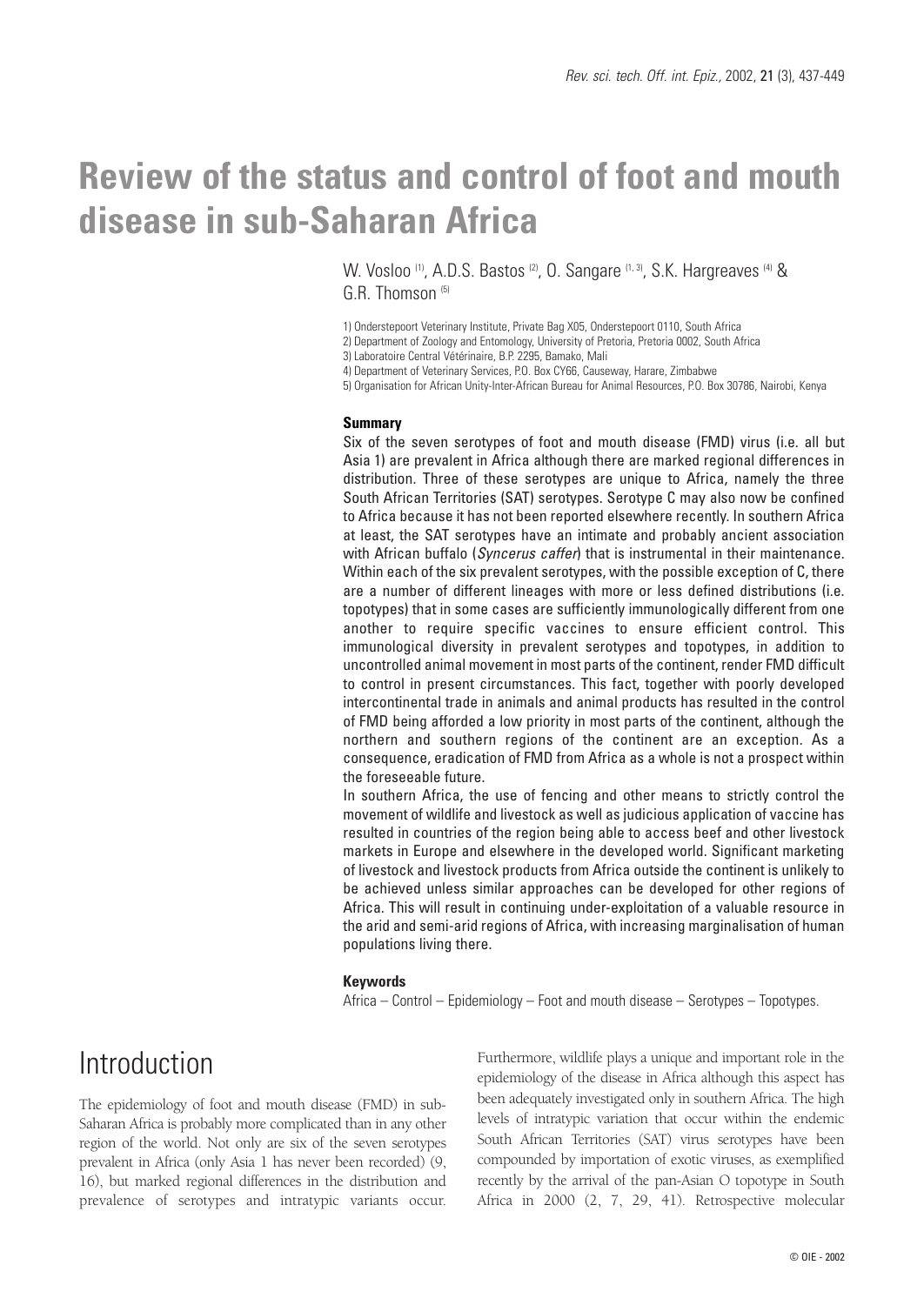epidemiological studies show that transcontinental introductions of virus types A and O have also occurred in the past (25, 29).

Foot and mouth disease is endemic in nearly all countries of sub-Saharan Africa (Fig. 1) but the majority of outbreaks

remain unrecorded. There are several reasons for this, as follows:

– most countries are not involved in intercontinental trade in animals and animal products and therefore have little outside inducement to report the disease



O, A, C, 1, 2 and 3 indicate outbreaks of serotypes O, A, C, SAT 1, SAT 2 and SAT 3 respectively

#### **Fig. 1**

#### **Map of Africa demonstrating the typed outbreaks of foot and mouth disease between 1948-2002**

Information was taken from Ferris and Donaldson (16) and kindly provided by the World Reference Laboratory, Animal Health Institute, Pirbright, United Kingdom, and the Exotic Diseases Division, Onderstepoort Veterinary Institute. The web pages of the Food and Agriculture Organization and the Office International des Epizooties (OIE: World organisation for animal health) were also consulted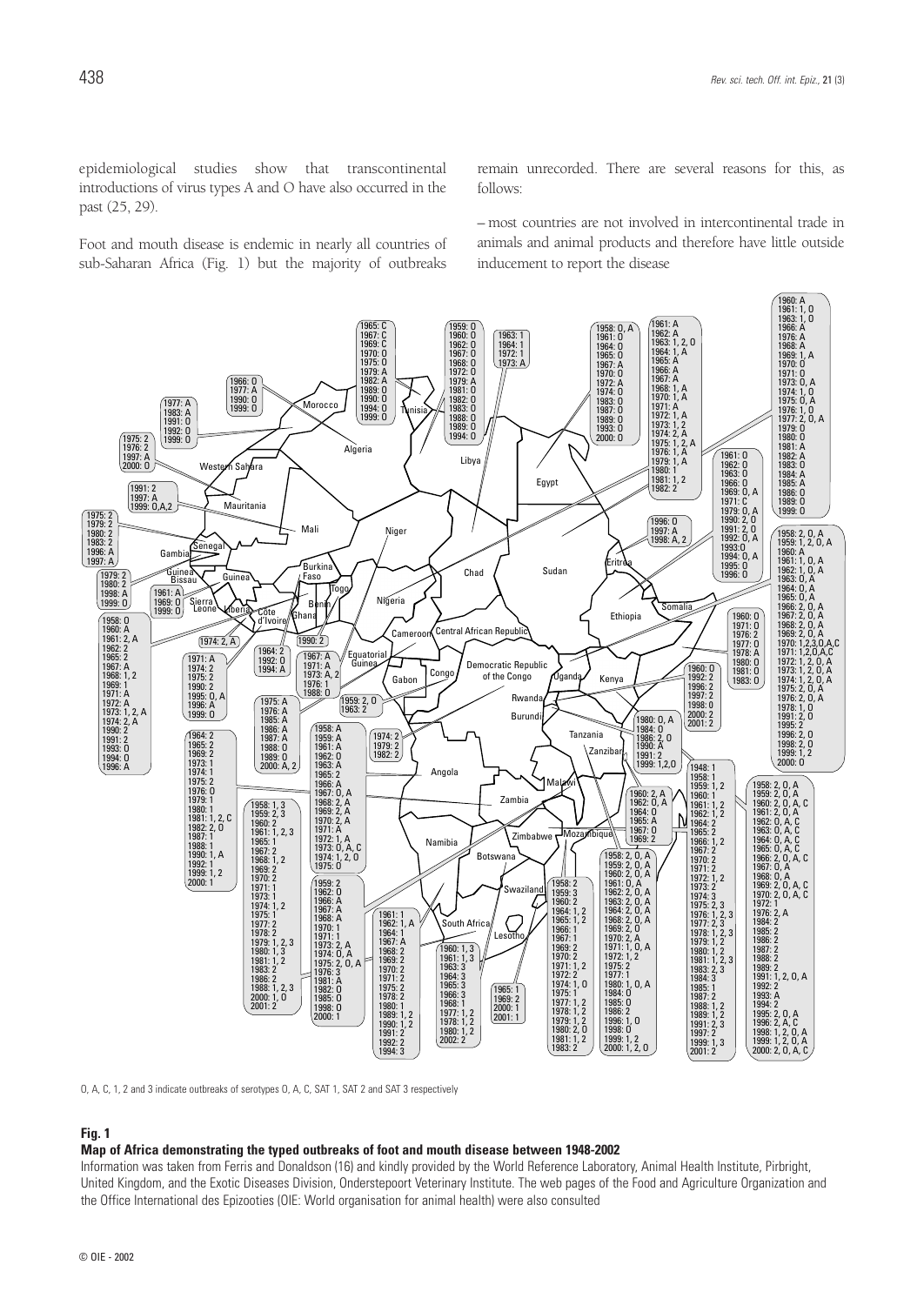– in many regions, especially where pastoral systems predominate, surveillance systems are inadequate or nonexistent

– transporting suitable material from the field to a suitably equipped laboratory in order to confirm and type occurrence of FMD virus (FMDV) is logistically complicated and expensive

– very few laboratories in Africa have the means to diagnose FMD adequately.

Perhaps most important is the fact that nearly all livestock owners in Africa, and consequently animal health authorities in the countries concerned, do not view FMD as a serious disease. This is perfectly understandable because in the extensive livestock-raising systems practised in most parts of Africa, FMD is a mild disorder and has relatively little impact. It must be emphasised, however, that exceptions to this rule occur even among pastoralists who sometimes complain of the effects of the disease on milk production. In more sedentary communities, ploughing and draught capacity may be impaired. Thus, FMD in most of Africa is viewed in a very different light from the concept of the disease in more developed parts of the world where intensive livestock production is highly vulnerable to the effects of FMD. For that reason, limitations on the export of livestock and livestock products from sub-Saharan Africa to markets in the developed world will remain a constraint for the foreseeable future. The long-term result is likely to be that countries in Africa wishing to export livestock and livestock products will be forced to control FMD more effectively than hitherto. The corollary is that this is likely to divert resources away from animal diseases that impact directly on livestock in the sub-continent such as rinderpest, contagious bovine pleuropneumonia and a range of tick-borne diseases.

Countries in southern Africa, contrary to the general trend in Africa, have been largely successful in controlling FMD to ensure access to international markets. Success in this direction has been achieved by preventing infection of livestock with FMD viruses by complex and strongly enforced movement control, based on permit systems and fencing, as well as frequent inspection of livestock in high-risk areas so as to detect disease and institute counter measures as soon as it occurs. The fencing systems have been used not only to assist in movement control of livestock but also to segregate domestic livestock from wildlife populations, especially African buffalo (*Syncerus caffer*). In areas where buffalo are present, cattle are generally vaccinated twice yearly as an additional measure. Vaccination is complicated by the fact that not only are the three SAT serotypes of FMDV prevalent in most southern African buffalo populations but also by considerable geographically-specific intratypic variation (topotypes) among these viruses (3, 7, 10, 15, 19, 37, 41). To complicate matters further, the use of fencing is increasingly questioned due to significant

environmental, social and economic costs that, some maintain, are unacceptably high (32).

Most countries in sub-Saharan Africa other than those in southern Africa are ill equipped to face transboundary diseases because of lack of infrastructure and financial resources, ineffectual animal health authorities, civil unrest and, sometimes, military conflict. Furthermore, most governments ascribe low priority to animal diseases and control in the face of many other pressing problems in, for example, human health and education, although they realise that efficient livestock production is necessary to ensure food safety for vulnerable communities as well as for development in the longer term. Inevitably, increasing livestock production will necessitate intensification where possible. On account of the profound effects on intensive livestock production systems, FMD will ultimately constitute an increasing constraint on more efficient production as well as marketing of the surplus products enabled by expanded capacity. In this sense, FMD in Africa is likely to constitute a rapidly increasing problem.

In southern Africa particularly, and especially in marginal areas prone to drought, there is considerable expansion of wildlifebased activities (game farming and establishment of large wildlife conservancies for ecotourism and trophy hunting) as these activities can be more profitable than conventional cattle raising (26). Wildlife enterprises have the potential to contribute significantly to the financial stability of many areas where other agricultural activities alone cannot ensure the prosperity of local inhabitants. However, FMD influences wildlife-based activities as well as livestock farming in the vicinity and, for that reason, the further development of wildlife-based enterprises will depend on overcoming the problem posed by African buffalo that maintain the SAT serotypes. The reason is that keeping infected buffalo in close proximity to livestock results in those animals being considered an acceptable risk in regard to trade in the animals or animal products. The value of livestock in areas in which infected buffalo occur is diminished because the sale of livestock and livestock products has to be regulated (and therefore limited) to prevent spread of FMD. The presence of FMD, for the same reasons, has a negative impact on the integration of livestock and wildlife-based activities, which is believed by many to be ecologically and financially desirable. The development of such activities will therefore depend heavily on the FMD control measures applied in the locality concerned. Currently, fences of increasing dimension are used to separate livestock from wildlife, while susceptible livestock may be vaccinated as a further control measure (34). Thus, FMD will continue to exert considerable influence on the development of integrated landuse policies in southern Africa. Whether this will occur in other parts of Africa remains to be seen but if intensification and commercialisation of livestock production develops to any extent, FMD will inevitably become a major factor.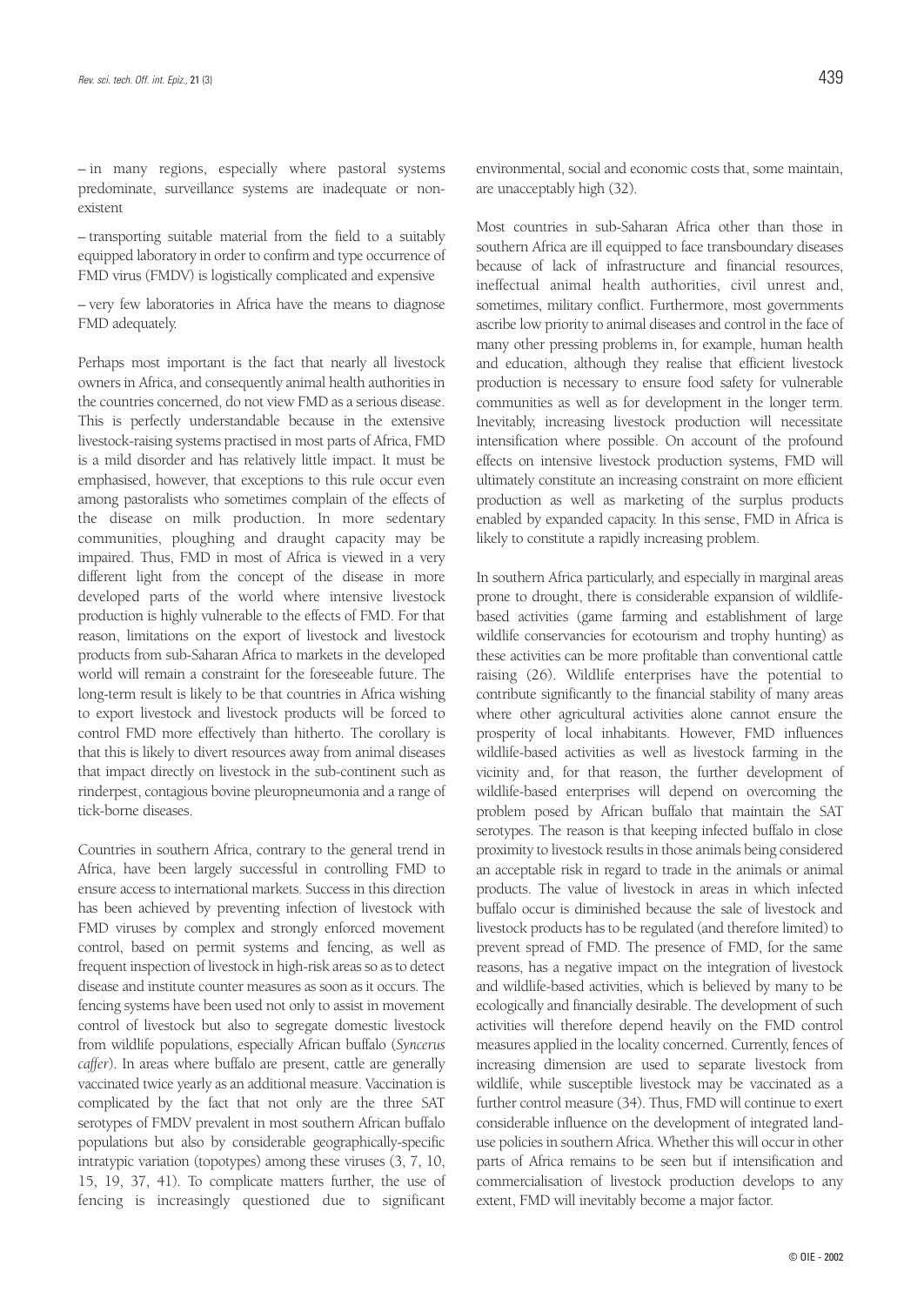## Distribution of foot and mouth disease viruses in Africa

The officially recorded occurrences of FMD in Africa since 1948 are shown in Figure 1. Untyped outbreaks are not indicated.

In southern Africa, with the exception of Angola, the three SAT 1, 2 and 3 serotypes are almost exclusively prevalent. Serotype O was, however, recorded in Mozambique in 1974 and 1980 and the pan-Asian O topotype occurred in South Africa during 2000 (29). These viruses were shown by molecular studies to have been imported from Europe/South America and the Far/Middle East respectively (29). Foot and mouth disease caused by serotype A virus also occurred on two occasions in northern Namibia, presumably as extensions of the occurrence of the infection in Angola where 'exotic' serotypes occurred regularly up to 1975 when official reporting seems to have ceased (Fig. 1) (25). With the exception of Angola and the few occurrences of 'exotic' serotypes in Mozambique, Namibia and South Africa mentioned above, all other outbreaks of FMD have been caused by SAT serotype viruses (SAT 1 caused 58, SAT 2, 75 and SAT 3, 23 of the reported outbreaks) (Fig. 1).

In Central Africa, serotypes O, A, SAT 1 and SAT 2 have been responsible for most outbreaks of FMD (Fig. 1). Serotype SAT 3 was recorded only once in Malawi in 1976, while serotype C also occurred only once, in Zambia during 1981. In West Africa, only serotypes O, A, SAT 1 and SAT 2 were recorded between 1958 and 2001. Most outbreaks were caused by serotype A (a total of 39), followed by 31 outbreaks caused by SAT 2, 15 by SAT 1 and 13 attributed to serotype O. SAT 1 has been recorded only in Niger, Nigeria and Ghana (Fig. 1). In North Africa, although not involved in detail in this discussion, serotypes A and O were recorded regularly since 1958, while serotype C occurred in Tunisia only during 1965, 1967 and 1969 (Fig. 1).

East Africa has experienced outbreaks in cattle of five serotypes prevalent in Africa, although SAT 3 was recorded once in Uganda in 1970 in a carrier buffalo and is indicated here because of the importance of showing that SAT 3 is indeed present in the buffalo populations in that region (Fig. 1) (19). Serotype C occurred in Ethiopia in 1971, in Uganda between 1970 and 1971 and in Kenya in 1960, 1962-1966, 1969-1970, 1996 and 2000. This appears to be the only region of the world where this serotype has been found in recent times. This is interesting because serotype C seems to have disappeared elsewhere in the world and it has been postulated that the continued occurrence of this serotype in East Africa may be vaccine-related rather than due to natural persistence (24). Within the reporting period detailed here (Fig. 1), 95 outbreaks were caused by serotype O, while 73 could be attributed to serotype A. More outbreaks have been caused by SAT 2 (a total of 61) than the 26 ascribed to SAT 1.

# Epidemiology of foot and mouth disease in Africa

Foot and mouth disease viruses display high levels of genetic and antigenic variation (33). Previous and ongoing studies have shown that SAT viruses within each of the serotypes prevalent on the continent tend to evolve independently of each other in different geographic localities. The term 'topotype' is used to reflect the presence of genetically and geographically distinct evolutionary lineages (28). The numbers and distribution of topotypes for each of the SAT serotypes so far identified are summarised in Table I. Based on knowledge generated to date, SAT 2 viruses appear to be particularly diverse, with the largest number of topotypes, whilst serotype C, probably as a result of being the rarest serotype on the continent, has the fewest (7, 8, 25, 27, 29, 30, 31, 41). Topotype 'richness' in Africa is thus summarised as SAT  $2 > SAT$   $1 = A > O > SAT$   $3 > C$ . However, it is emphasised that the apparent diversity of topotypes may change once results from studies addressing the underrepresented regions of East and Central Africa become available. Furthermore, topotype diversity does not appear to be influenced by serotype prevalence which is broadly described by SAT  $2 > 0 > A >$  SAT  $1 >$  SAT  $3 > C$  (Fig. 1).

### **Serotype O**

Serotype O is widespread in countries of Africa, north of the Equator. Recent evidence indicates that the presence of serotype O in countries of southern Africa is the result of introductions from other continents, and is therefore probably exotic to this region (29). These exotic topotypes (I and V) (Table I) have been recorded in South Africa and Angola. The former was due to the introduction of the globally dominant pan-Asian virus, whilst the latter appears to have been an historical introduction from Europe/South America (29). The remaining three topotypes (II-IV) occur in Africa alone, in three discrete regions, namely East Africa, north-west Africa and north-east Africa (28, 29).

### **Serotype A**

In common with serotype O, serotype A predominantly occurs in countries of North Africa where the disease is endemic (16, 25). Sporadic reports of this serotype in North Africa (Morocco, Algeria, Libya, Tunisia and Egypt) and southern subcontinental regions (Namibia, Angola, Malawi and Zambia) appear to be due to introductions from other continents (25). Six distinct topotypes have been identified, five of which are unique to Africa (25). These endemic lineages are represented by topotype I, which is restricted to West Africa, whilst topotypes III to VI are distributed throughout the East African region. Topotype II represents the European/South American virus lineage that was introduced on four separate occasions to the continent (25). Of particular interest within serotype A is the presence of two independent evolutionary lineages (topotypes) within single countries. Kenya and Ethiopia have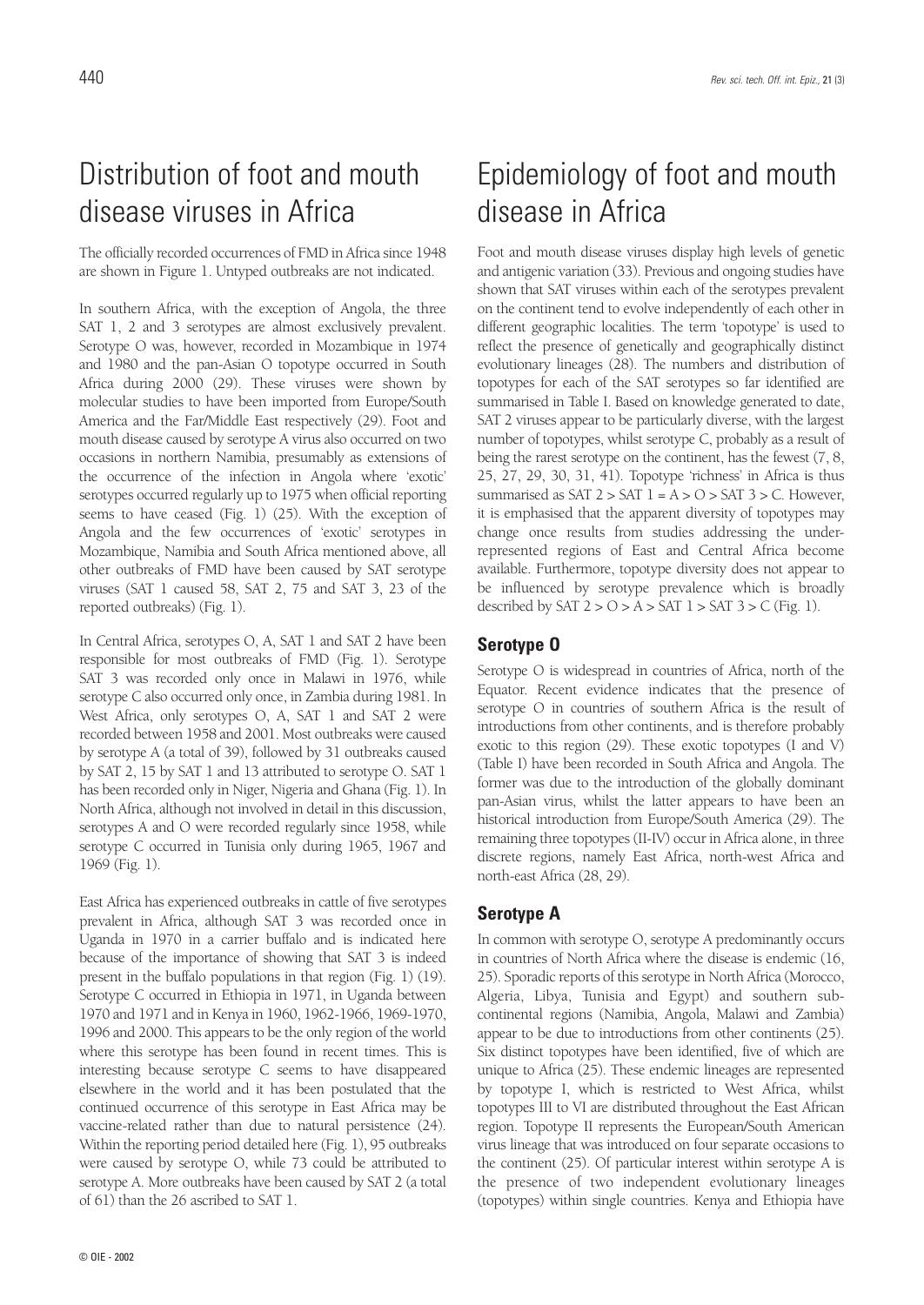**Table I**

**Topotype distribution of foot and mouth disease serotypes O, A, C and South African Territories types 1, 2 and 3 in Africa**

| <b>Serotype</b>  | <b>Topotype</b> | <b>Representative country/countries</b>                                         | Reference/s    |
|------------------|-----------------|---------------------------------------------------------------------------------|----------------|
| SAT <sub>1</sub> |                 | South Africa, southern Zimbabwe, Mozambique                                     | 41             |
|                  | $\parallel$     | Botswana, Namibia, western Zimbabwe                                             |                |
|                  | $\  \ $         | Zambia, Malawi, Tanzania, northern Zimbabwe                                     | $\overline{7}$ |
|                  | IV              | Uganda                                                                          | 27             |
|                  | V               | Nigeria                                                                         |                |
|                  | VI              | Nigeria, Niger                                                                  | 31             |
| SAT <sub>2</sub> |                 | South Africa, Mozambique, southern Zimbabwe                                     |                |
|                  | Ш               | Namibia, Botswana, northern and western Zimbabwe                                |                |
|                  | Ш               | Botswana, Zambia                                                                | 41             |
|                  | IV              | Burundi, Malawi, southern Kenya                                                 |                |
|                  | V               | Nigeria, Senegal, Liberia, Ghana, Mali, Cote d'Ivoire                           | 8              |
|                  | VI              | Gambia, Senegal                                                                 | 30             |
|                  | VII             | Eritrea                                                                         |                |
|                  | VIII            | Rwanda                                                                          |                |
|                  | IX              | Kenya                                                                           |                |
|                  | Χ               | Democratic Republic of the Congo                                                |                |
|                  | XI              | Angola                                                                          |                |
| SAT <sub>3</sub> |                 | South Africa, southern Zimbabwe                                                 |                |
|                  | Ш               | Namibia, Botswana, western Zimbabwe                                             | 41             |
|                  | Ш               | Zambia                                                                          | 3              |
|                  | $\mathsf{IV}$   | Northern Zimbabwe                                                               |                |
|                  | V               | Uganda                                                                          | 27             |
| $\mathbf 0$      |                 | South Africa                                                                    |                |
|                  | Ш               | Kenya, Uganda                                                                   | 28             |
|                  | $\  \ $         | Algeria, Cote d'Ivoire, Guinea, Morocco, Niger, Ghana, Burkina Faso, Tunisia    | 29             |
|                  | IV              | Eritrea, Ethiopia, Tunisia, Egypt                                               |                |
|                  | V               | Angola                                                                          |                |
| Α                |                 | Mauritania, Mali, Cote d'Ivoire, Ghana, Niger, Nigeria, Cameroon, Chad, Senegal |                |
|                  | Ш               | Angola, Algeria, Morocco, Libya, Tunisia, Malawi                                |                |
|                  | Ш               | Tanzania, Burundi, Kenya, Somalia, Malawi                                       | 25             |
|                  | IV              | Ethiopia                                                                        |                |
|                  | V               | Sudan, Eritrea                                                                  |                |
|                  | VI              | Uganda, Kenya, Ethiopia                                                         |                |
| C                |                 | Kenya                                                                           | 27             |
|                  |                 |                                                                                 |                |

SAT: South African Territories

topotypes III and VI and topotypes IV and VI, respectively within their borders, whilst in Malawi both exotic (topotype II) and endemic (topotype III) lineages have been recorded (25). The exotic virus serotypes occurring in countries in North Africa (Algeria, Morocco, Tunisia and Libya), together with those from countries in southern and Central Africa (Angola and Malawi), are related to historical European and South American reference strains (25).

#### **Serotype C**

Serotype C appears to have disappeared from the world as a whole, with the exception of Kenya (24). Historically this is the rarest of the FMDV types to have occurred in Africa, having been recorded only in three countries, namely: Ethiopia, Kenya and Angola (Fig. 1). Published sequence data is presently limited to a 1996 strain from Kenya, which when compared phylogenetically to type C viruses occurring world-wide, appears to belong to an African/Middle East-specific topotype (27). Further genetic characterisation is required to determine whether this serotype was introduced to East Africa from the Middle East, or whether the reverse scenario holds true. Data is presently not available for type C viruses from Angola and Ethiopia, making topotype diversity of this serotype on the continent difficult to assess. Generation of additional nucleotide sequence data for historical as well as new isolates of serotype C, should this occur, will not only assist in quantifying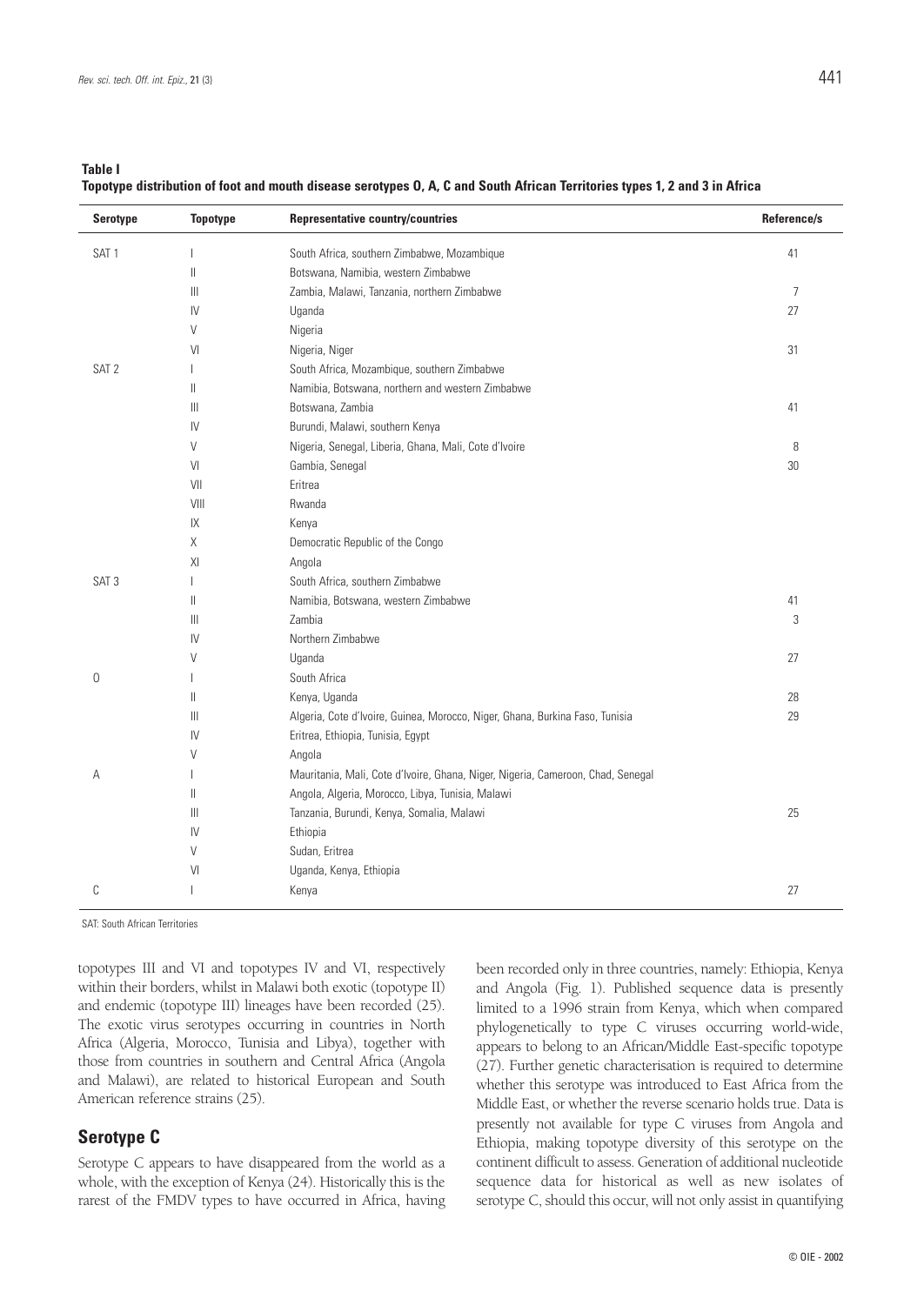topotype richness and distribution, but will also determine whether type C topotypes are endemic or exotic to the different regions of Africa in which they have been recorded.

### **Serotype South African Territories 1**

Serotype SAT 1 is widespread throughout sub-Saharan Africa and has also been introduced into the Middle East periodically, but has not become established in that region (16). Genetic characterisation of viruses from African buffalo in southern and East Africa has shown that distinct evolutionarily viral lineages occur (7, 41). Buffalo in southern Africa at least are the source of infection for other cloven-hoofed species (7, 13). Three distinct southern African lineages have been defined (7, 41) and two East African topotypes identified (7, 27). Of note was the identification of three unrelated topotypes occurring within a single country, namely Zimbabwe (7). A retrospective analysis of viruses from West Africa, revealed that a further two SAT 1 topotypes occur on the continent, bringing the total number of SAT 1 topotypes identified in Africa to six (Fig. 2) (31). The geographic distribution of these topotypes is further illustrated in Figure 3. This number will probably increase when further viruses representative of Central and north-east Africa are characterised.

### **Serotype South African Territories 2**

Serotype SAT 2 occurs throughout sub-Saharan Africa and has made recent incursions into the Middle East from north-east Africa (6). This serotype has been studied more intensively than the other two SAT serotypes, given the frequent association of the serotype with outbreaks of the disease in southern and West Africa (30, 35). These studies have not only been useful for determining the relationships of viruses recovered from different outbreaks (23, 30, 40), but have also conclusively shown that buffalo in defined areas of southern Africa transmitted SAT 2 type virus to cattle and impala within their immediate vicinity (5, 18). The conclusion of a comprehensive survey of SAT 2 type viruses from all major regions on the continent has revealed the presence of eleven distinct topotypes (8). Four topotypes occur in southern Africa, two in East Africa, two in Central Africa, one in the Horn of Africa and two in West Africa (Table I). These results stress the diversity of the endemic African virus populations, the complexity of control through vaccination and the need for regional FMD management programmes. As with SAT 1, the disease situation in some countries is complicated by the presence of numerous topotypes, e.g. Zimbabwe and Kenya. Control of the disease in these countries is further exacerbated by the presence of other serotypes and large numbers of wildlife hosts.

### **Serotype South African Territories 3**

Of the three SAT types, SAT 3 has the most restricted distribution with relatively few topotypes. Nonetheless, it is notable that five different topotypes have been identified to date, despite the viruses studied being derived from just seven



**Fig. 2**

#### **Neighbour-joining tree depicting VP1 gene relationships of South African Territories 1 foot and mouth disease viruses from southern, East and West Africa**

The major topotypes (I-VI) and evolutionary lineages (A-C) are indicated. Bootstrap values are based on 10,000 replications

countries, namely: South Africa, Zimbabwe, Zambia, Namibia, Botswana, Malawi and Uganda (3). Three of the five topotypes occur within different regions of Zimbabwe, whilst the remaining countries have a single topotype within their borders (3, 27). In the southern African region, SAT 3 is the serotype least frequently associated with outbreaks of FMD in domestic or wild cloven-hoofed animals (35).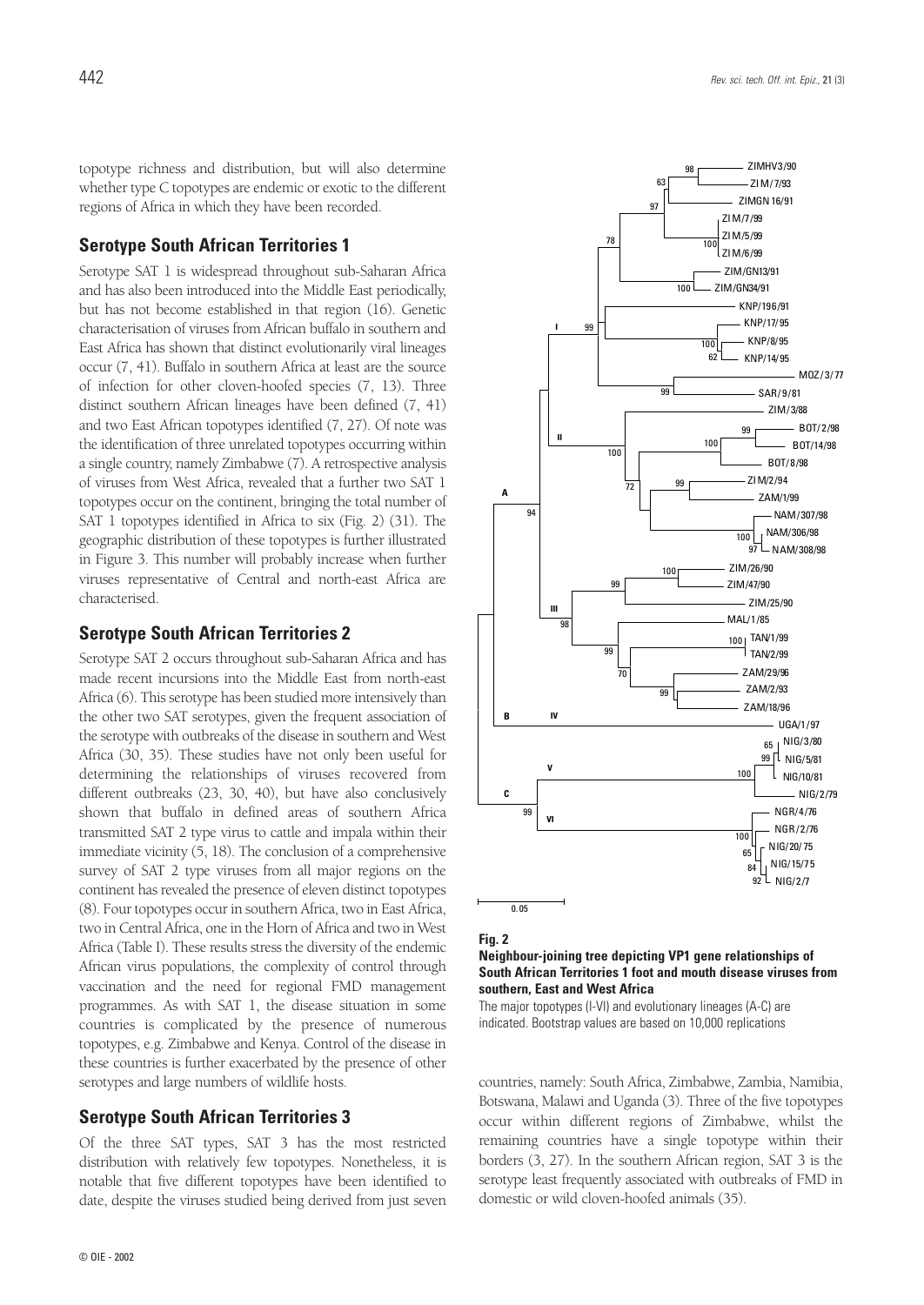

**Fig. 3**

**Topotype distribution of South African Territories (SAT) 1 foot and mouth disease viruses in sub-Saharan Africa**

# Role of wildlife in the epidemiology of foot and mouth disease in southern and East Africa

The FMD situation in southern and East Africa particularly is complicated by the presence of large numbers of wildlife, some of which are able to act as intermediaries in disease transmission whilst buffalo have been shown to be able to maintain and transmit SAT type viruses to other cloven-hoofed animals in close proximity (5, 12, 13, 14, 18, 36, 42). African buffalo are efficient maintenance hosts of the SAT type viruses, with individual animals maintaining the virus for up to 5 years, and isolated herds for up to 24 years (12) although persistence in individual buffaloes is probably not lifelong (20). As far as is known, most large populations of African buffalo in Africa are infected with SAT serotype viruses with two isolated populations in the southern-most range of the species being exceptions (10, 15, 19, 37). It is not clear whether or not the traditionally European serotypes (A, O and C) have become established in buffalo in East Africa but this is not the case in southern Africa. Research into this aspect is urgently required.

Within buffalo populations, SAT viruses are maintained efficiently although animals in the wild appear to develop disease rarely, i.e. infection is common but disease typical of FMD is rare (38). In the Kruger National Park (KNP) in South

Africa, a high proportion of buffalo calves become infected with all three SAT serotypes before they reach one year of age (35, 37). Most infections are believed to occur as a result of 'childhood epidemics' within buffalo breeding herds when large numbers of juveniles (about 10% of each breeding herd) are recruited annually into the susceptible population (37). They can become infected on the waning of maternally-derived immunity obtained from colostrum (11). In southern Africa, most buffalo calves are born in mid-summer and so lose their maternal immunity at approximately the same time during mid-winter. At the times these inapparent 'epidemics' occur, breeding herds of buffalo possibly transmit infection to other susceptible species, wild or domestic, in the vicinity because individual acutely infected buffalo excrete SAT viruses in approximately the same way and amounts as do domestic cattle (17). Within herds, carriers ensure persistence of the viruses in inter-epidemic periods (37). Thus transmission of virus from acutely infected buffalo as well as carriers is well established (13, 14, 17, 21, 42). Sexual transmission between carrier animals is also a possibility (4). Wherever African buffalo populations are present, SAT type viruses are likely to occur. However, in the arid regions of north-east Africa and in West Africa where wildlife is scarce, it has not been established how SAT 1 and 2 viruses are maintained in inter-epidemic periods. Domestic animals possibly maintain the infections independently of the agency of wildlife, just as is the case for serotypes O and A.

Sequencing analysis of viruses isolated from buffalo has demonstrated that the SAT type viruses have, in recent times at least, evolved separately in different locations and form distinct lineages (2, 7, 41). This is probably due to the fact that some buffalo populations in southern Africa have largely been confined to wildlife reserves for the last 50-100 years and that little migration between reserves has occurred. This knowledge has assisted in the choice of SAT vaccine strains in the region as the differences between virus populations are such that viruses from one geographical region will not necessarily protect against viruses circulating in other regions (22). The knowledge has also assisted in tracing the possible source of outbreaks and determining the possible origin of buffalo translocated illegally (39, 43, 44).

There are currently several registered breeding farms in South Africa and Zimbabwe where farmers use infected buffaloes within FMD control zones to breed buffalo calves free of FMD, theileria infection, bovine tuberculosis and brucellosis. Several protocols have been used to obtain animals free of FMD, as follows:

– calves are left with the buffalo cows until maternal antibodies to FMD wane, and are then removed before they become infected

– calves are removed at birth before ingesting colostrum and are raised by surrogate domestic cows

– calves are removed at birth and are hand-raised.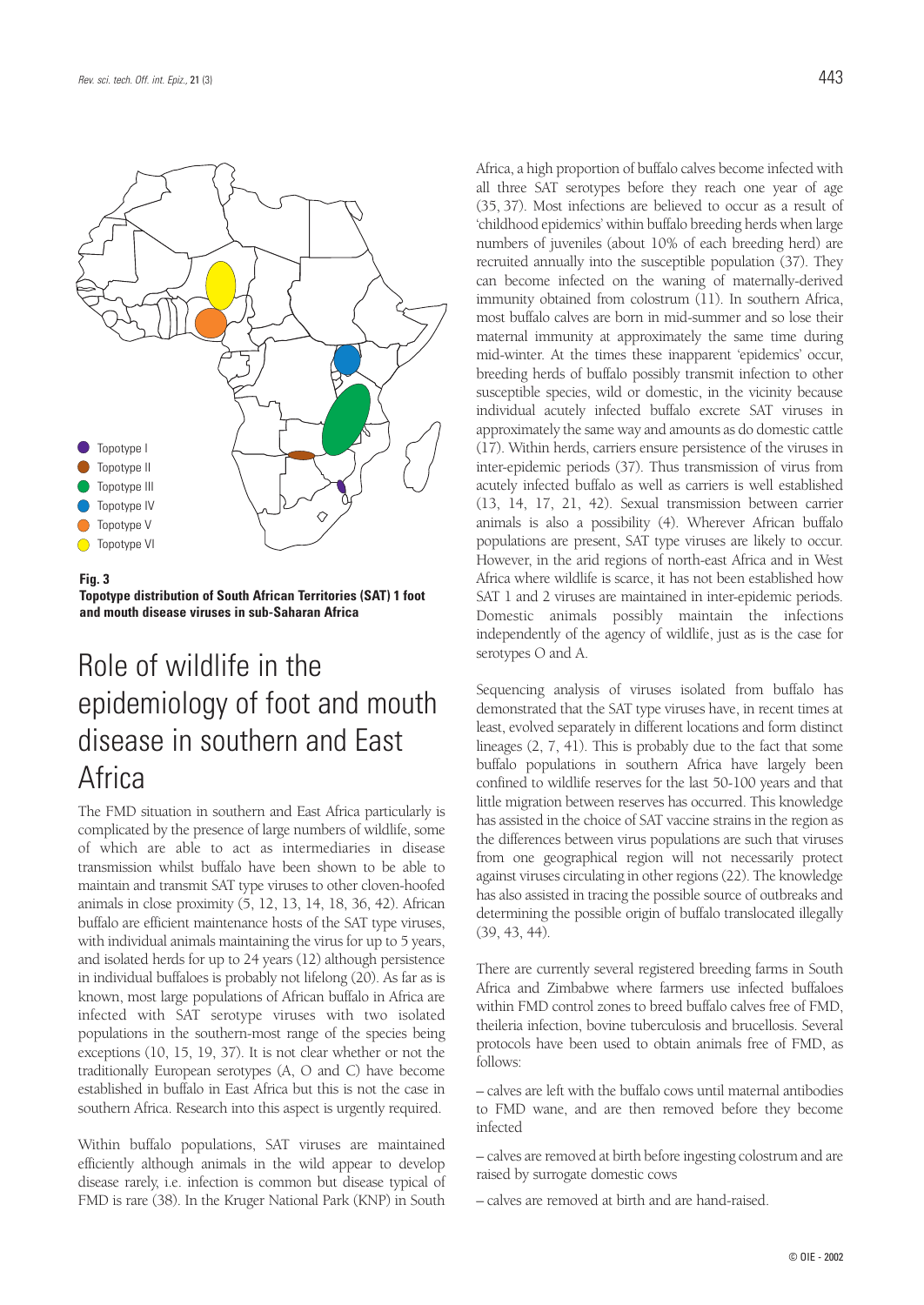These projects have generally been successful and several hundred animals raised free of FMD in this way have been moved to the disease-free zones after strict testing protocols. These projects may contribute to ecotourism in the region as more buffaloes can be kept on game farms and conservancies while having no influence on the status of the commercial farms in the surrounding areas. However, strict control will have to be maintained to ensure that these herds remain free of FMD.

Although impala (*Aepyceros melampus*) are susceptible to FMD, they do not seem to be capable of maintaining SAT viruses for protracted periods of time. There is no evidence that impala become carriers (1, 36). For this reason, species of wildlife other than buffalo are probably incidental hosts. Their importance to the epidemiology of FMD in southern Africa, and possibly elsewhere, lies in their ability to serve as intermediaries in the transmission of SAT viruses from buffalo to domestic livestock (5). Other antelope may possibly also be able to fulfil this role if present in sufficient numbers and density.

There is evidence to believe that, contrary to the situation in Europe, long distance airborne transmission of FMDV is not an important factor in the spread of the disease in southern Africa (34, 35).

In southern Africa, most outbreaks of FMD in wildlife have been recorded in the KNP in South Africa. The reasons for this are not clear, but the surveillance system in the KNP is more intensive than in other wildlife areas of the region. Another reason may be that impala densities in the KNP are higher than in other regions of southern Africa and therefore, transmission between buffalo and impala is more likely to occur. Since 1938, 31 outbreaks of FMD have been recorded in impala, of which most were caused by SAT 2 (39). Buffalo are the usual source of infection for these animals (5, 7). Fences to reduce contact between wildlife within the KNP and domestic stock outside the park as well as routine vaccination of livestock in the areas surrounding the KNP are believed to have been effective in preventing the spread of outbreaks in impala to livestock. Sequence analysis of SAT viruses obtained from cattle and impala outbreaks that occurred in and around the KNP in the 1960 and 1970s (i.e. before effective fencing and vaccination was in place), indicates that in some instances, impala were the source of infection for cattle (W. Vosloo and A.D.S. Bastos, unpublished results).

# Role of carrier cattle in the epidemiology of foot and mouth disease in southern Africa

In Zimbabwe, field observations have shown that carrier cattle were responsible for FMDV transmission and subsequent outbreaks and can carry the virus for up to 42 months after infection (36, 40, Records of the Veterinary Services, Zimbabwe). However, such protracted carriers are relatively rare following outbreaks of FMD.

There have been several instances in Zimbabwe where cattle previously infected with FMD have been translocated to new locations on completion of the then statutory six-month quarantine period post-infection, only to cause outbreaks of FMD at the farm of destination. One such example was when cattle that were previously infected in 1987 caused an outbreak in 1989, some two years later on a property several hundred kilometres from the farm of origin (40). A similar situation resulted in an outbreak of FMD on a farm in 1991 due to the introduction of animals that had been previously infected in 1989 on a property situated several hundred kilometres away (S.K. Hargreaves, personal communication).

These outbreaks of FMD originating from carrier cattle two years after initial infection indicate the need for caution in the subsequent management and movement of cattle that have been previously infected with FMD. It is postulated that many outbreaks in southern Africa which occurred in the past and in which buffalo were incriminated as the source of infection, could have been caused by carrier cattle. As a result of the experience in Zimbabwe, specific movement control of cattle previously infected with FMD is maintained for four years in that country.

# Control and eradication strategies in Africa

Some countries in southern Africa (e.g. Namibia, Botswana and South Africa) have obtained the status of freedom from FMD without vaccination from the Office International des Epizooties (OIE: World organisation for animal health) for zones within the country. Unfortunately, in Botswana and South Africa, recognition of these zones is currently suspended, hopefully temporarily, due to recent outbreaks of the disease. These free zones are essentially dependent on exclusion of buffalo and are separated from the 'infected zones' by fencing and buffer zones where cattle within the buffer zone are vaccinated every six months with vaccine containing all three SAT serotypes. As far as possible, the vaccines used contain virus strains that cover the topotypes of FMDV prevalent in the buffalo populations in the vicinity. In addition, surveillance zones are maintained between the 'buffer' and 'free' zones. Movement control within and between these zones is enforced. In most countries, vaccinated animals are branded to ensure that they cannot be moved into the free zones where vaccination is not allowed. These animals may only be sold within the endemic and buffer zones, and movement of animal products is also restricted.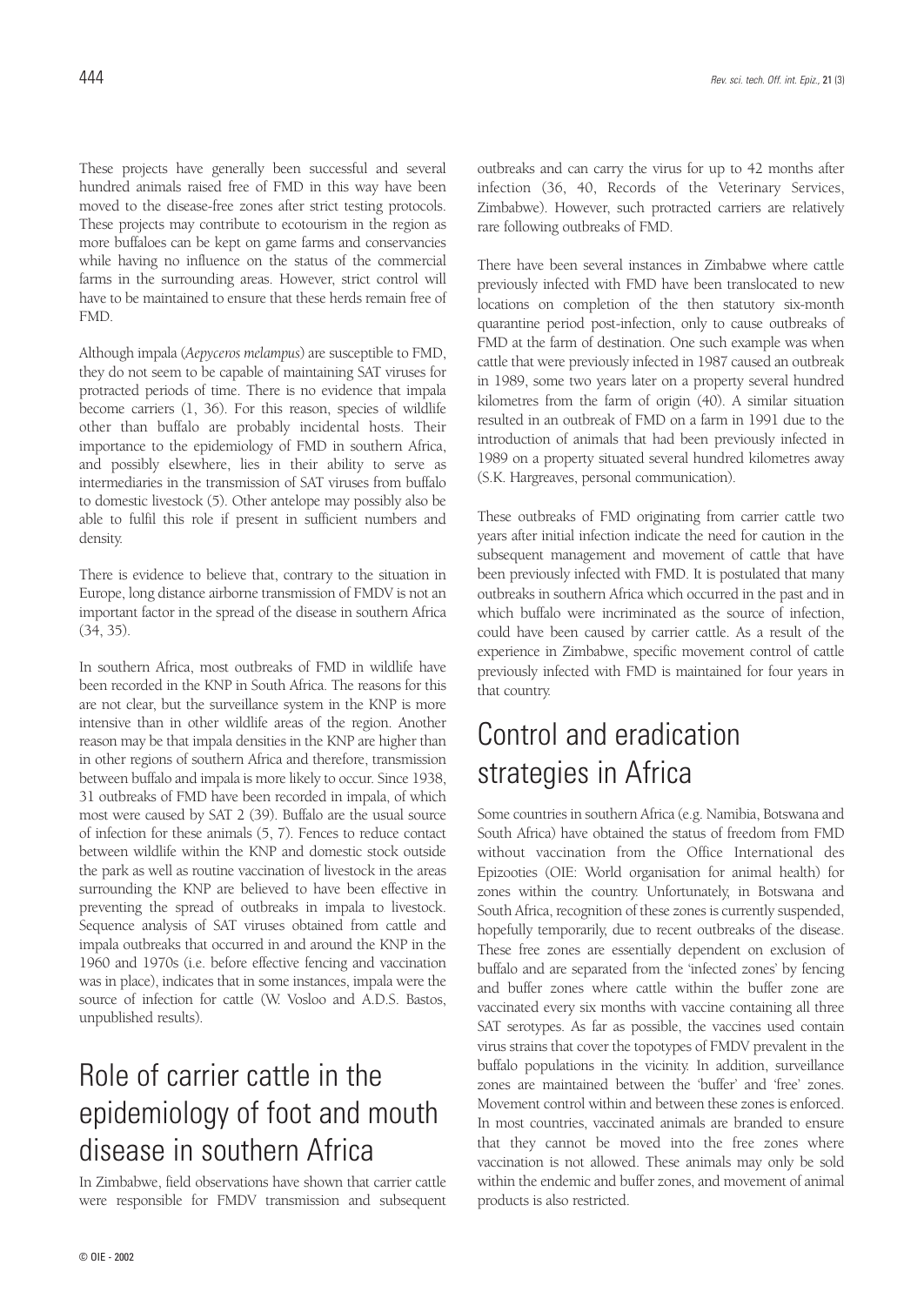In countries with FMD-free zones, it is vital to ensure that the disease does not spread from the wildlife areas where infection is endemic (i.e. FMD-infected zones) into the FMD-free zones. This is achieved by firstly ensuring that infected wildlife cannot come into direct contact with livestock through the use of buffalo-proof fences. Secondly, the livestock at the wildlife/livestock interface is vaccinated bi-annually against the viruses prevalent in the buffalo population of the locality concerned.

Single electrified fence lines, such as that surrounding the KNP in South Africa, or double fence lines, situated approximately 10 m apart as are sometimes used in Zimbabwe, are the current norms for preventing direct contact between wildlife and domestic animals. However, some antelope species, particularly impala and kudu (*Tragelaphus strepsiceros*), have the ability to jump over high fences and so serve as an intermediary between infected buffalo and livestock. Risk analysis of the situation in Zimbabwe has shown that in certain circumstances, fences should be at least 2.4 m high to reduce the risk of such events (34). Airborne transmission between infected buffalo and susceptible livestock does not pose a significant risk in this context (34). However, the use of fences has been criticised as they interfere with migratory routes of wildlife and the contention is that the economic, social and environmental costs of such fences outweigh the benefits (32).

In the rest of Africa, FMD is not effectively controlled because, to date, there has been little inducement to do so and also because strict livestock movement control is essentially impossible for a variety of social and technical reasons. Transhumance associated with uncontrolled borders between countries in most parts of Africa as well as lack of information on the distribution and prevalence of serotypes and topotypes are the major reasons. The corollary is that if countries in Africa wish to access the lucrative markets of the developed world for their livestock and livestock products, control of FMD will need to be addressed more aggressively and effectively. For this reason, ways to reduce the constraints that FMD, as well as other transboundary diseases, pose to livestock commercialisation and export need to be found urgently. This will obviously best be performed on a collective and regional basis.

## Conclusions

The epidemiology of FMD on the African continent is complex and disease control is complicated by the large number of serotypes and the extent of genetic and antigenic variation occurring in different regions. The disease is well controlled in southern and North Africa, despite the complicating role that wildlife plays in maintaining the disease in the former region. However, control of FMD will only be possible in the rest of Africa if more effective movement control can be established. Strategic vaccination would also assist in control. Regions would benefit by deciding on appropriate vaccine strains to use for particular areas and on other control measures, such as movement control and the restriction of imports from other regions where different serotypes or subtypes of FMDV may occur. These joint efforts would be encouraged by development of commercial farming and export opportunities which, in turn, would stimulate the rural economies of the regions.

Even in southern Africa, a more integrated regional approach to FMD control is necessary, as the correct vaccine strains must imperatively be used to address the topotypes that occur in different areas of the region. With the drive for transfrontier conservation areas, where wildlife conservancies will involve several countries, the region must develop a harmonised approach in terms of the types and dimensions of fences used around game conservancies and the vaccination policies surrounding these potentially infected zones.

### Acknowledgements

The information used to compile Figure 1 post 1992 was kindly provided by the World Reference Laboratory at the Animal Health Institute, Pirbright Laboratories, United Kingdom. The authors are grateful to Ms E. Kirkbride for the graphic work used in Figure 1.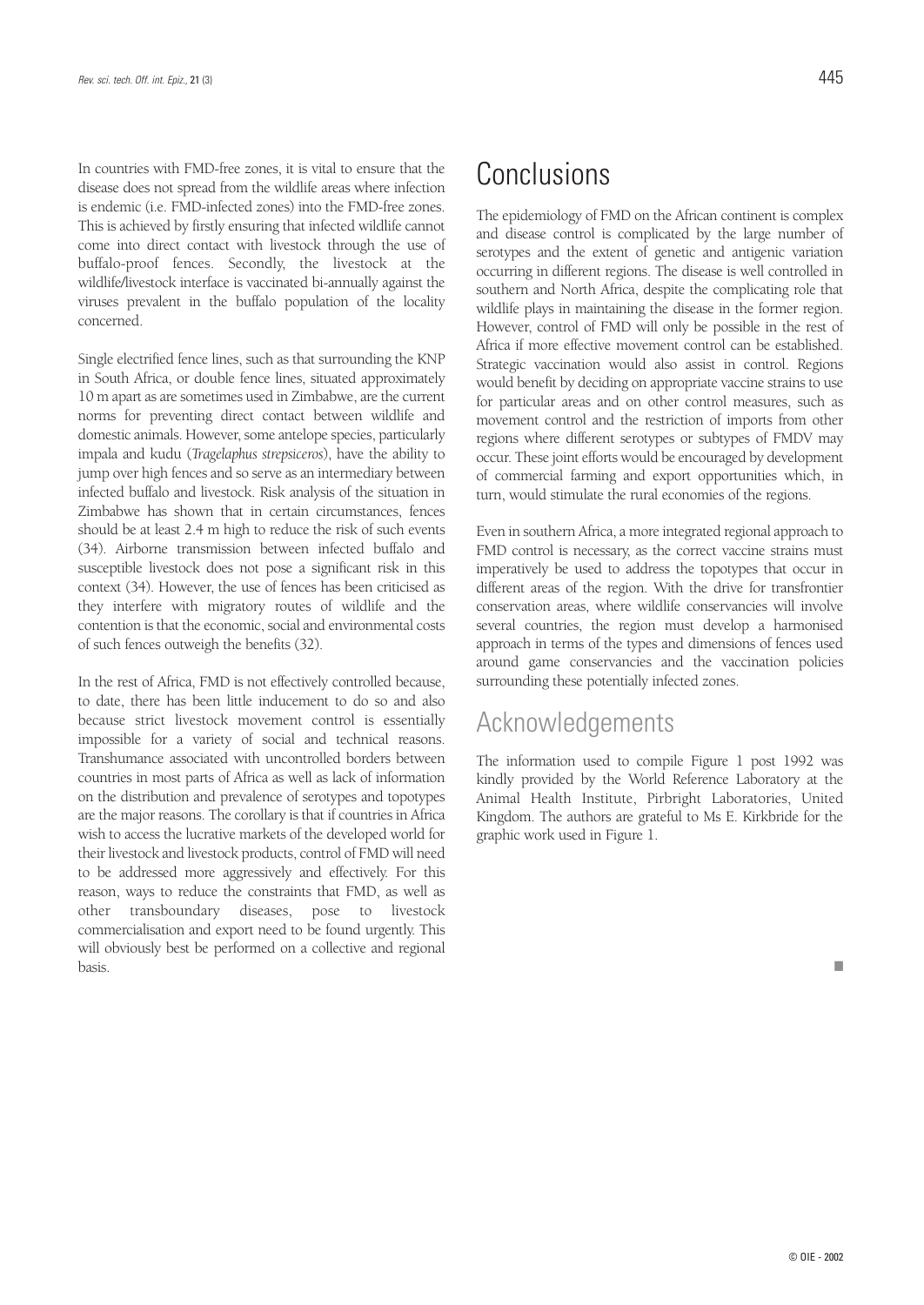## **Statut et prophylaxie de la fièvre aphteuse en Afrique subsaharienne**

W. Vosloo, A.D.S. Bastos, O. Sangare, S.K. Hargreaves & G.R. Thomson

#### **Résumé**

Des sept sérotypes du virus de la fièvre aphteuse, six sont présents sur le continent africain (le sérotype Asia-1 y est inconnu). Toutefois, on observe des différences considérables en termes de répartition géographique entre les régions. Parmi ces sérotypes, trois sont spécifiques à l'Afrique, à savoir les sérotypes SAT (*South African Territories*). Par ailleurs, il semblerait à présent que le sérotype C soit confiné à l'Afrique, sa présence n'ayant été signalée récemment sur aucun autre continent. En Afrique australe, les sérotypes SAT sont étroitement associés aux buffles d'Afrique (*Syncerus caffer*), avec lesquels ils entretiennent probablement une relation de longue date, ces derniers contribuant à leur conservation. Chacun des six sérotypes prédominants, à l'exception sans doute du sérotype C, présente plusieurs lignées à répartition plus ou moins définie (topotypes) et, dans certains cas, des différences immunologiques suffisamment importantes pour nécessiter des vaccins spécifiques dans le cadre d'une prophylaxie efficace. Dans la situation actuelle, cette diversité immunologique au sein des principaux sérotypes et topotypes constitue une entrave à la lutte contre la fièvre aphteuse, d'autant qu'elle s'accompagne de déplacements incontrôlés d'animaux dans la plupart des régions du continent. Ces facteurs, combinés au faible développement du commerce intercontinental des animaux et des produits d'origine animale, expliquent pourquoi la lutte contre la fièvre aphteuse se trouve généralement au bas de la liste des priorités des régions, même si les parties septentrionale et méridionale du continent font figure d'exception. Les perspectives d'éradication de la fièvre aphteuse ne sont donc guère encourageantes à court terme pour l'ensemble de l'Afrique.

En Afrique australe, la mise en place de clôtures et l'utilisation de divers moyens visant à contrôler rigoureusement les déplacements des animaux sauvages et du bétail, sans oublier le recours judicieux à la vaccination, ont permis aux pays de la région d'avoir accès aux marchés de la viande bovine et du bétail en général en Europe et dans d'autres pays industrialisés. L'accroissement des ventes d'animaux et des produits d'élevage originaires d'Afrique, en dehors du continent, ne pourra se concrétiser qu'après l'adoption de mesures analogues par les autres régions africaines. On peut dès lors s'attendre à ce qu'une ressource précieuse pour les régions arides et semi-arides d'Afrique reste sousexploitée et s'accompagne d'une marginalisation croissante de leurs populations.

#### **Mots-clés**

Afrique – Épidémiologie – Fièvre aphteuse – Prophylaxie – Sérotypes – Topotypes.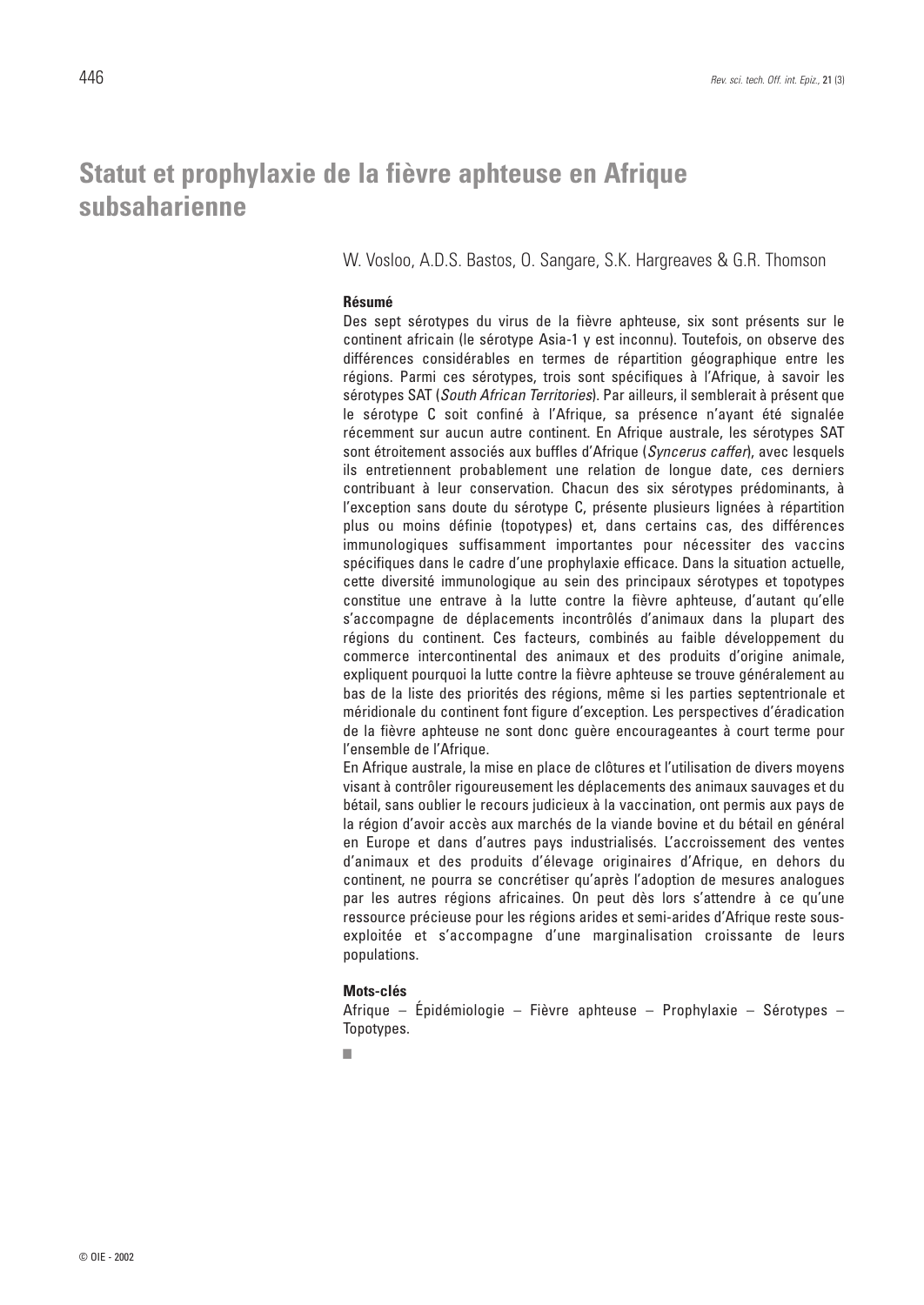## **Repaso de la situación de la fiebre aftosa y su control en el África subsahariana**

W. Vosloo, A.D.S. Bastos, O. Sangare, S.K. Hargreaves & G.R. Thomson

#### **Resumen**

Seis de los siete serotipos del virus de la fiebre aftosa (es decir, todos menos Asia-1) son prevalentes en el continente africano, aunque su distribución presenta acusadas diferencias regionales. De ellos, los tres serotipos SAT (*South African Territories*) están presentes sólo en África. Es posible también que el serotipo C se circunscriba actualmente al continente africano, pues en los últimos tiempos no se ha comunicado su presencia en ninguna otra región. Por lo menos en el sur del continente, los serotipos SAT guardan una relación muy estrecha y seguramente antigua con el búfalo africano (*Syncerus caffer*), cuyo papel es determinante para la permanencia del virus. Cada uno de los seis serotipos prevalentes, con la posible excepción del C, comprende diversos linajes con una distribución más o menos definida (es decir, topotipos). En algunos casos, las diferencias inmunológicas entre ellos justifican el uso de vacunas específicas para controlarlos eficazmente. Esta diversidad inmunológica entre serotipos y topotipos prevalentes, sumada al movimiento incontrolado de animales en gran parte de África, hace difícil el control de la fiebre aftosa en las actuales circunstancias. Por ello, y también por el escaso desarrollo de los intercambios intercontinentales de animales y productos pecuarios, la lucha contra la enfermedad no ha sido un objetivo prioritario en buena parte de África (las regiones septentrionales y meridionales del continente constituyen una excepción a la norma). De ahí que, hasta donde alcanzan las previsiones, la erradicación de la fiebre aftosa de todo el continente no sea una perspectiva realista.

En el África meridional, el uso de cercas y otros medios para acotar estrictamente el movimiento de animales salvajes y domésticos, combinado con la aplicación racional de vacunas, ha abierto a los países de la región el acceso a los mercados europeos (y de los países industrializados en general) de carne vacuna y otros productos pecuarios. A menos que lleguen a implantarse sistemas de control parecidos en otras regiones de África, es poco probable que puedan comercializarse cantidades significativas de ganado y productos pecuarios africanos fuera del continente, lo que perpetuará la subexplotación de un valioso recurso en las regiones áridas y semiáridas de África y acrecentará la marginalización de sus habitantes.

#### **Palabras clave**

África – Control – Epidemiología – Fiebre aftosa – Serotipos – Topotipos.

■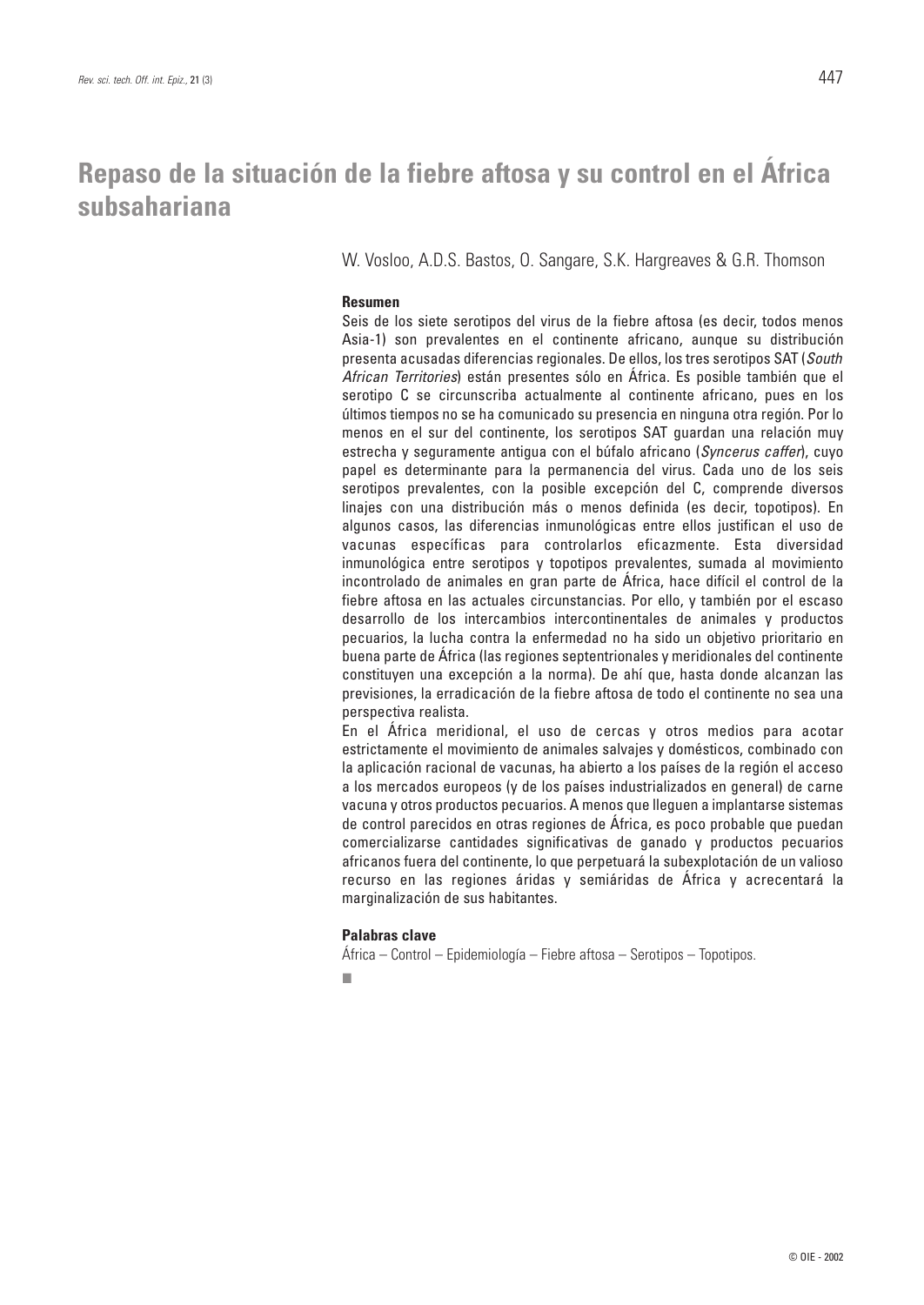## **References**

- 1. Anderson E.C., Anderson J., Doughty W.J. & Drevmo S. (1975). – The pathogenicity of bovine strains of foot-andmouth disease virus for impala and wildebeest. *J. Wildl. Dis.*, **11**, 248-255.
- 2. Bastos A.D.S. (1998). Detection and characterisation of foot-and-mouth disease virus in sub-Saharan Africa. *Onderstepoort J. vet. Res.*, **65**, 37-47.
- 3. Bastos A.D.S. (2001). Molecular epidemiology and diagnosis of SAT type foot-and-mouth disease in southern Africa. PhD thesis, University of Pretoria, 67-98.
- 4. Bastos A.D.S., Bertschinger H.J., Coredel C., Van Vuuren C. de W., Keet D., Bengis R.G., Grobler D.G. & Thomson G.R. (1999). – Possibility of sexual transmission of foot-andmouth disease from African buffalo to cattle. *Vet. Rec.*, **145**, 77-79.
- 5. Bastos A.D.S., Boshoff C.I., Keet D.F., Bengis R.G. & Thomson G.R. (2000). – Natural transmission of foot-andmouth disease virus between African buffalo (*Syncerus caffer*) and impala (*Aepyceros melampus*) in the Kruger National Park, South Africa. *Epidemiol. Infect.*, **124**, 591-598.
- 6. Bastos A.D.S. & Sangare O. (2001). Geographic distribution of SAT 2 type foot-and-mouth disease virus genotypes in Africa. *In* Proc. Southern African Society for Veterinary Epidemiology and Preventive Medicine (SASVEPM), 10-11 May, Onderstepoort, South Africa. SASVEPM, Pretoria, 20-26.
- 7. Bastos A.D.S., Haydon D.T., Forsberg R., Knowles N.J., Anderson E.C., Bengis R.G., Nel L.H. & Thomson G.R. (2001). – Genetic heterogeneity of SAT 1 type foot-andmouth disease viruses in southern Africa. *Arch. Virol.*, **146**, 1537-1551.
- 8. Bastos A.D.S., Haydon D.T., Sangare O., Boshoff C.I., Edrich J.L. & Thomson G.R. (2002). – The implications of viral diversity within the SAT-2 serotype for control of footand-mouth disease in sub-Saharan Africa. *J. gen. Virol.* (submitted for publication).
- 9. Brooksby J.B. (1972). Epizootiology of foot-and-mouth disease in developing countries. *World Anim. Rev*., **3**, 10-13.
- 10. Condy J.B., Herniman K.A.J. & Hedger R.S. (1969). Footand-mouth disease in wildlife in Rhodesia and other African territories: a serological survey. *J. comp. Pathol.*, **79**, 27-31.
- 11. Condy J.B. & Hedger R.S. (1978). Experiences in the establishment of a herd of foot-and-mouth disease free African buffalo (*Syncerus caffer*). *S. Afr. J. Wildl. Res.*, **8**, 87-89.
- 12. Condy J.B., Hedger R.S., Hamblin C. & Barnett I.T.R. (1985). – The duration of foot-and-mouth disease virus carrier state in the African buffalo: (i) in the individual animal and (ii) in a free-living herd. *Comp. Immunol. Microbiol. infect. Dis.*, **8**, 259-265.
- 13. Dawe P.S., Flanagan F.O., Madekurozwa R.L., Sorensen K.J., Anderson E.C., Foggin C.M., Ferris N.P. & Knowles N.J. (1994). – Natural transmission of foot-and-mouth disease from African buffalo (*Syncerus caffer*) to cattle in a wildlife area of Zimbabwe. *Vet. Rec.*, **134** (10), 230-232.
- 14. Dawe P.S., Sorensen K., Ferris N.P., Barnett I.T.R., Armstrong R.M. & Knowles N.J. (1994). – Experimental transmission of foot-and-mouth disease virus from carrier African buffalo (*Syncerus caffer*) to cattle in Zimbabwe. *Vet. Rec.*, **134** (9), 211-215.
- 15. Esterhuysen J.J., Thomson G.R., Flammand J.R.B. & Bengis R.G. (1985). – Buffalo in the northern Natal game parks show no serological evidence of infection with footand-mouth disease virus. *Onderstepoort J. vet. Res.*, **52**, 63-66.
- 16. Ferris N.P. & Donaldson A.I. (1992). The World Reference Laboratory for Foot and Mouth Disease: a review of thirtythree years of activity (1958-1991). *Rev. sci. tech. Off. int. Epiz.*, **11** (3), 657-684.
- 17. Gainaru M.D., Thomson G.R., Bengis R.G., Esterhuysen J.J., Bruce W. & Pini A. (1986). – Foot-and-mouth disease and the African buffalo (*Syncerus caffer*). II: Virus excretion and transmission during acute infection. *Onderstepoort J. vet. Res.*, **53**, 75-85.
- 18. Hargreaves S.K., Foggin C.M., Anderson E.C., Bastos A.D.S., Thomson G.R., Ferris N.P. & Knowles N.J. (2003). – An investigation into the source and spread of foot and mouth disease virus from a wildlife conservancy in Zimbabwe. *Rev. sci. tech. Off. int. Epiz.* (submitted for publication), **22** (3).
- 19. Hedger R.S., Forman A.J. & Woodford M.H. (1973). Footand-mouth disease in East African buffalo. *Bull. epiz. Dis. Afr.*, **21**, 99-101.
- 20. Hedger R.S. (1976). Foot-and-mouth disease in wildlife with particular reference to the African buffalo (*Syncerus caffer*). *In* Wildlife diseases (L.A. Page, ed.). New York, Plenum Publishing, 235-244.
- 21. Hedger R.S. & Condy J.B. (1985). Transmission of footand-mouth disease from African buffalo virus carriers to bovines. *Vet. Rec.*, **117**, 205.
- 22. Hunter P., Bastos A.D., Esterhuysen J.J. & van Vuuren C. de W.J. (1996). – Appropriate foot-and-mouth disease vaccines for southern Africa. *In* Proc. All Africa Conference on Animal Agriculture, 1-4 April, Pretoria, 2.2.7, 1-4.
- 23. Keet D.F., Hunter P., Bengis R.G., Bastos A.D. & Thomson G.R. (1996). – The 1992 foot-and-mouth disease epizootic in the Kruger National Park. *J. S. Afr. vet. Assoc.*, **67**, 83-87.
- 24. Kitching R.P. (2002). Future research on foot and mouth disease. *In* Foot and mouth disease: facing the new dilemmas (G.R. Thomson, ed.). *Rev. sci. tech. Off. int. Epiz.*, **21** (3), 885-889.
- 25. Knowles N.J., Ansell D.M. & Samuel A.R. (1998). Molecular comparison of recent foot-and-mouth disease type A viruses from West Africa with historical and reference virus strains. Paper presented to the session of the research group of the standing technical committee of the European Commission for the control of foot-and-mouth disease (EUFMD), 14-18 September, Pirbright, United Kingdom. EUFMD, Rome, 1-6.